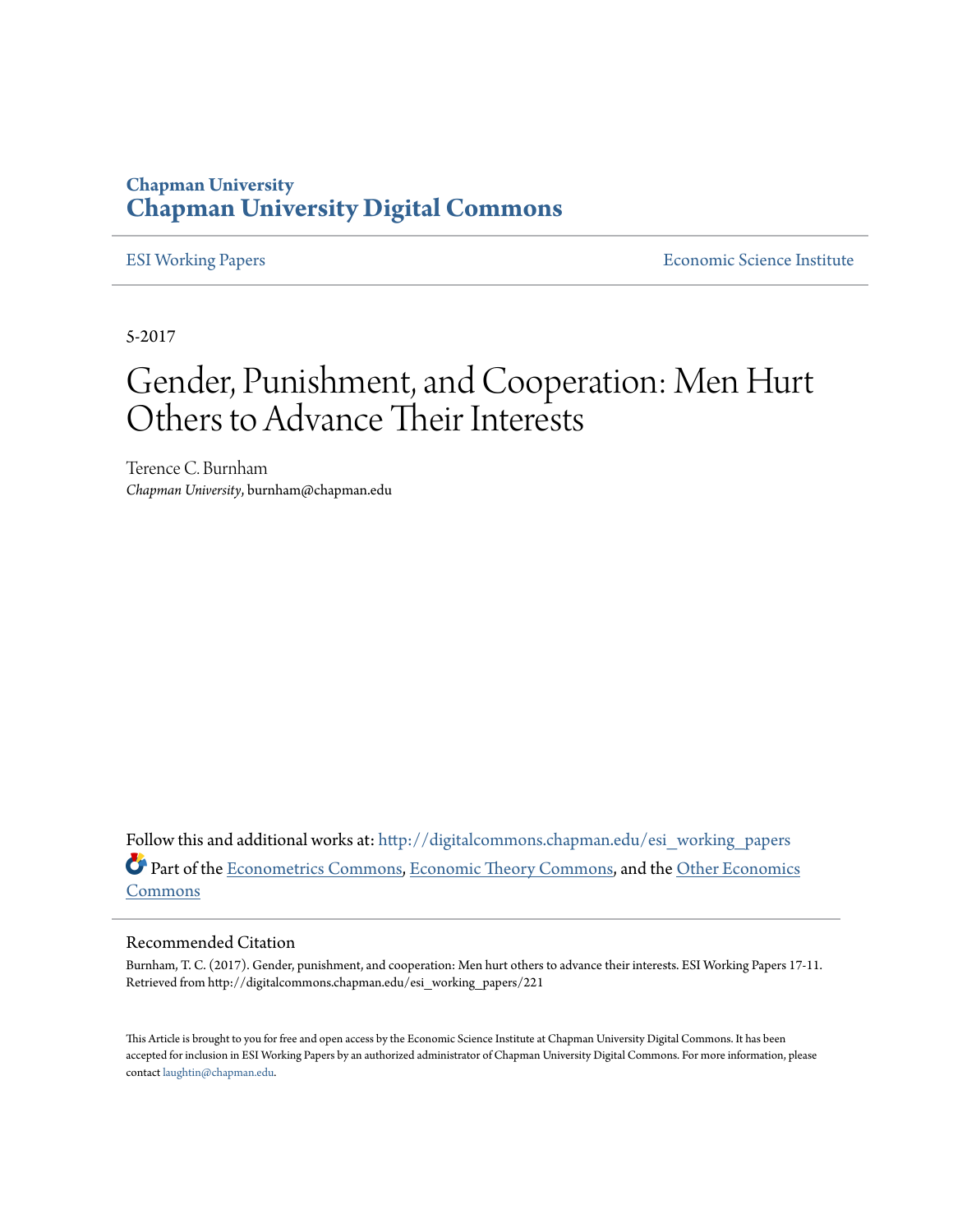## Gender, Punishment, and Cooperation: Men Hurt Others to Advance Their Interests

**Comments** Working Paper 17-11

This article is available at Chapman University Digital Commons: [http://digitalcommons.chapman.edu/esi\\_working\\_papers/221](http://digitalcommons.chapman.edu/esi_working_papers/221?utm_source=digitalcommons.chapman.edu%2Fesi_working_papers%2F221&utm_medium=PDF&utm_campaign=PDFCoverPages)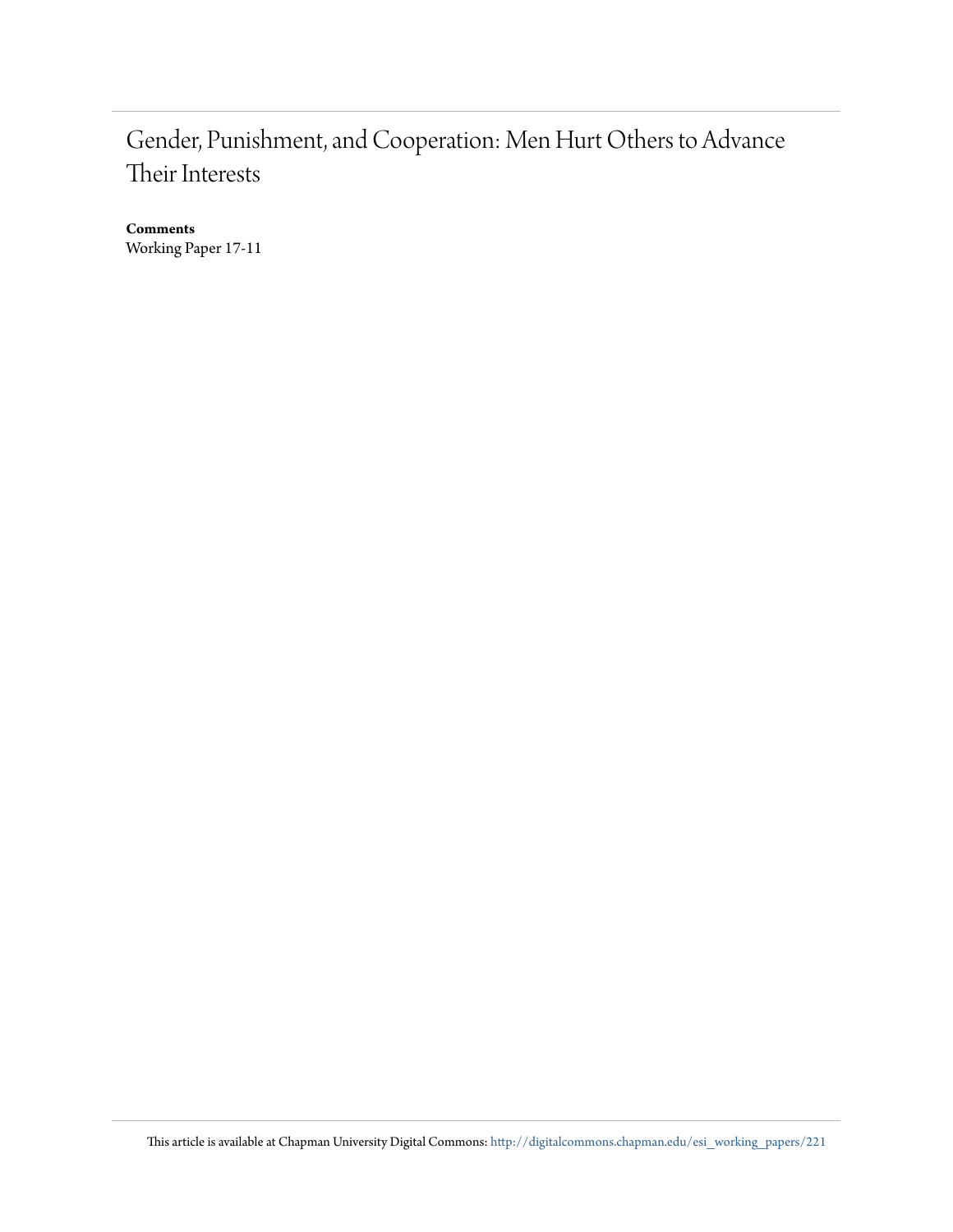# Gender, Punishment, and Cooperation: Men hurt others to advance their interests

May 2017

© Terence C. Burnham

Associate Professor Chapman University One University Avenue, Orange, California, USA [burnham@chapman.edu](mailto:burnham@chapman.edu) 714/744-7847, 714/532-6081 (fax)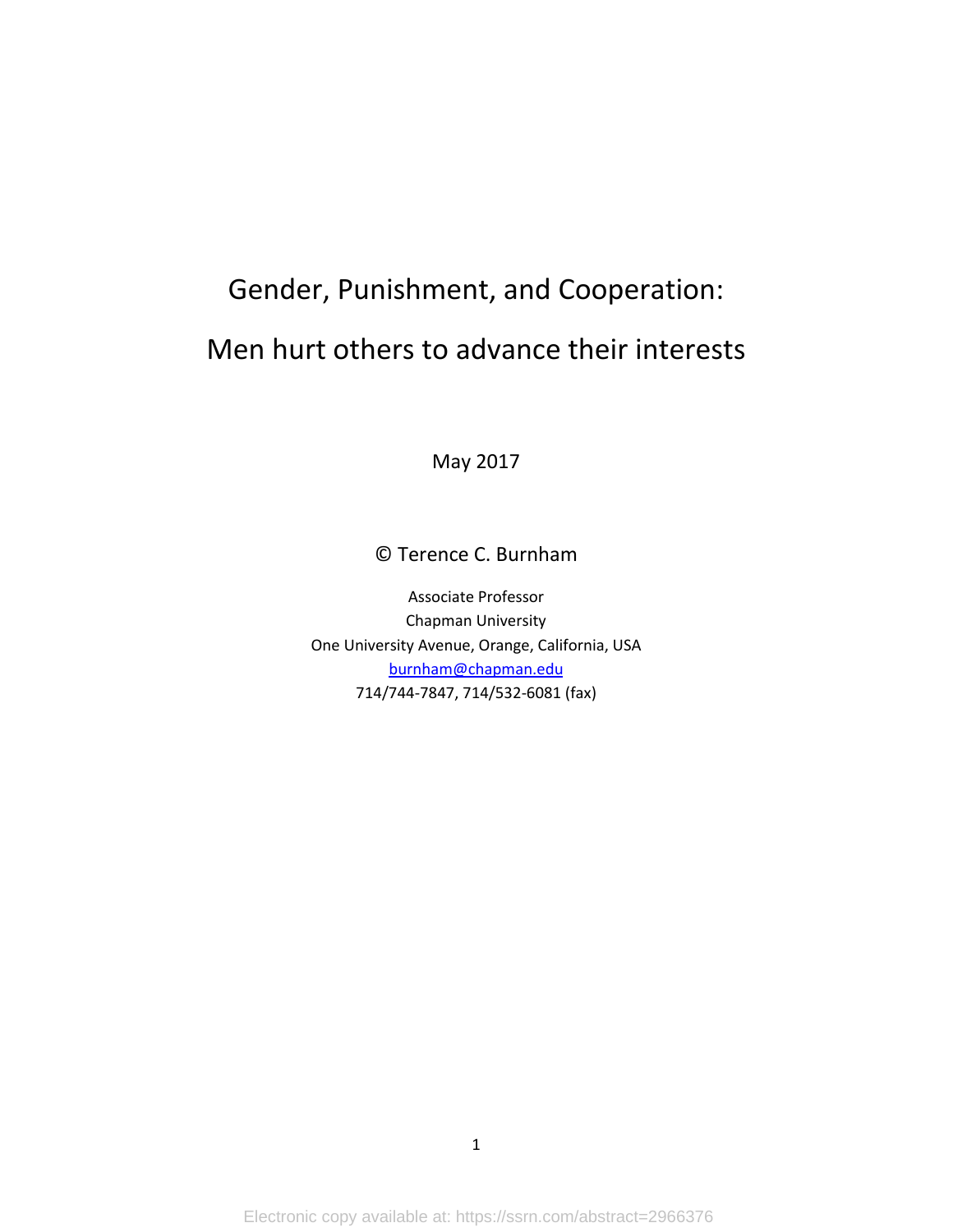#### **Abstract**

A laboratory experiment that reports on gender, cooperation, and punishment in two repeated public goods game using high-powered punishment. In a repeated public goods game with punishment, no statistically significant differences between men and women are reported. In a modified game that adds an explicit payoff for relative performance, men punish more than women, men obtain higher rank, and punishment by males decreases payoffs for both men and for women. These results contribute to the debate about the origins and maintenance of cooperation.

#### **Keywords**

Cooperation, Reciprocity, Punishment, Public-Goods, Altruism, Gender

#### **JEL classification**

A13; C72; C91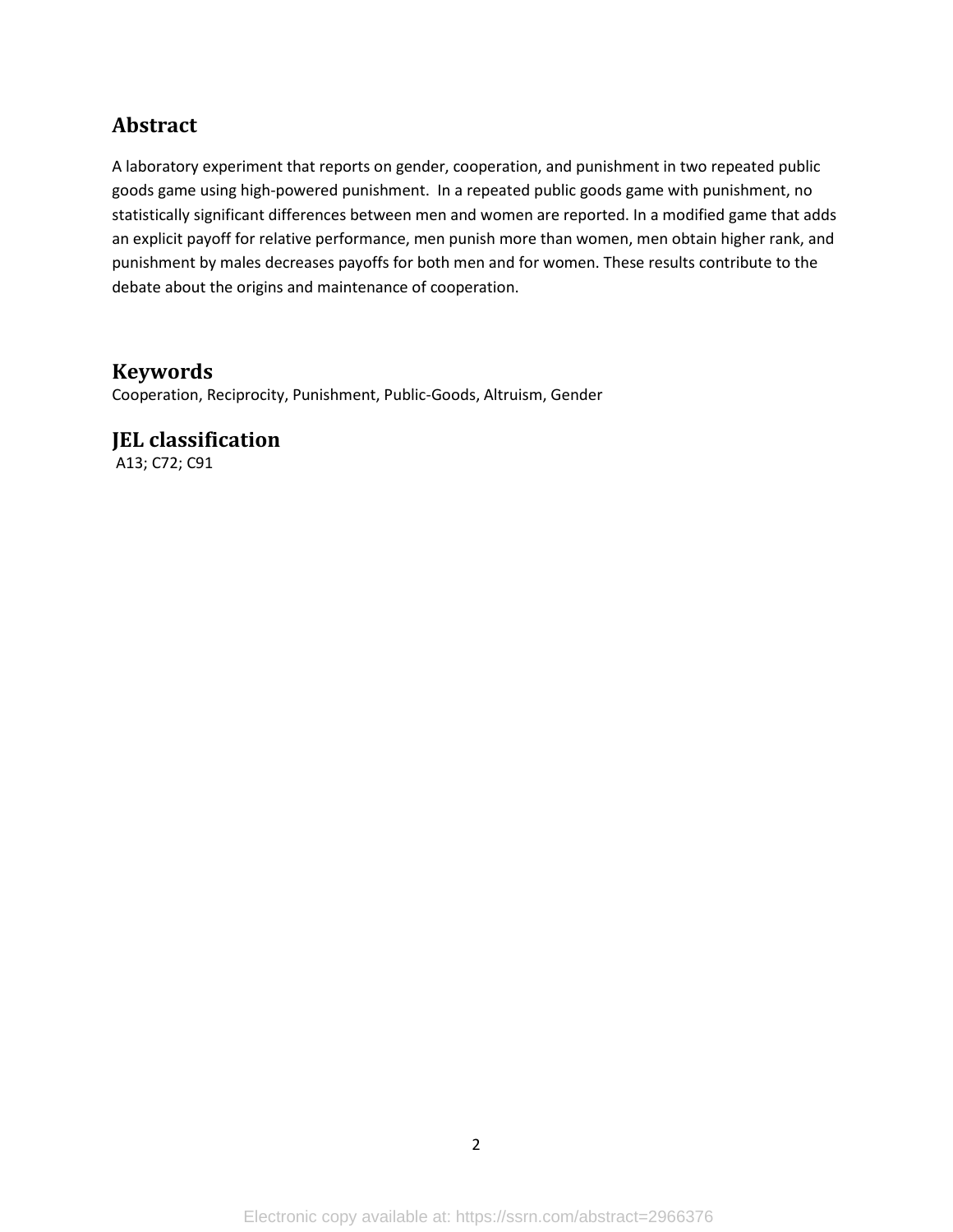#### **1 Introduction**

Cooperation is a central issue for the social sciences, the study of animal behavior, and myriad other fields. There is an active, and unresolved, debate regarding the evolutionary origin of punishment, and its role in fostering cooperation [\(Trivers 1971,](#page-19-0) [Yamagishi 1986,](#page-20-0) Clutton-Brock [and Parker 1995,](#page-16-0) [Fehr and](#page-17-0)  [Gachter 2000,](#page-17-0) [Fehr and Gachter 2002,](#page-17-1) [Fowler 2005,](#page-17-2) [Sigmund 2007\)](#page-19-1).

Punishment has been the focus of considerable research because it can increase cooperation in some settings [\(Yamagishi 1986,](#page-20-0) [Fehr and Gachter 2002\)](#page-17-1). The nature of punishment varies between societies; in some societies, which may be unusual [\(Henrich, Heine et al. 2010\)](#page-17-3), punishment is preferentially imposed upon relatively low cooperators. Subjects drawn from other populations, however, exhibit 'anti-social' punishment that is directed toward high cooperators [\(Shinada, Yamagishi et al. 2004,](#page-19-2) [Herrmann, Thöni et al. 2008\)](#page-17-4). Punishment can increase efficiency (in situations where the cost of punishment is lower than the benefits created by increased cooperation), although not in all settings [\(Rand and Nowak 2011,](#page-18-0) [Burnham 2014\)](#page-16-1).

Cooperation, punishment, and reciprocity are also important to a wide-range of non-human species including apes [\(Brosnan, Schiff et al. 2005,](#page-16-2) [Silk, Brosnan et al. 2005,](#page-19-3) [Jensen, Hare et al. 2006,](#page-17-5) [Jensen, Call](#page-17-6)  [et al. 2007,](#page-17-6) [Jensen, Call et al. 2007,](#page-17-7) [Vonk, Brosnan et al. 2008,](#page-19-4) [Brosnan, Silk et al. 2009,](#page-16-3) [Van Leeuwen,](#page-19-5)  [Zimmermann et al. 2011,](#page-19-5) [Riedl, Jensen et al. 2012,](#page-18-1) [Proctor, Williamson et al. 2013\)](#page-18-2) , monkeys [\(Brosnan](#page-16-4)  [and de Waal 2003,](#page-16-4) [Cronin, Schroeder et al. 2010,](#page-16-5) [Talbot, Freeman et al. 2011\)](#page-19-6) , and rodents [\(Rutte and](#page-18-3)  [Taborsky 2007\)](#page-18-3) . Cooperation and reciprocity may impact both hierarchy and health outcomes [\(Sapolsky](#page-18-4)  [2005,](#page-18-4) [Yee, Cavigelli et al. 2008\)](#page-20-1).

Beginning in 1964, various types of cooperative behavior that had been considered puzzles have been reconciled with evolutionary theory via kin selection [\(Hamilton 1964\)](#page-17-8), reciprocal altruism [\(Trivers 1971\)](#page-19-0), costly signaling [\(Zahavi 1975\)](#page-20-2), group selection [\(Wilson 1975\)](#page-20-3), and indirect reciprocity [\(Nowak and](#page-18-5)  [Sigmund 1998\)](#page-18-5).

These theories reveal costly cooperative behavior as a means to increase the inclusive fitness of the cooperator, thus resolving any perceived paradox. Under reciprocal altruism, indirect reciprocity, and costly signaling, the individual organism receives expected future benefits that more than compensate for the cost of cooperation; in kin selection and group selection, the individual organism need not be repaid, but its genes increase in relative frequency via the impact on other organisms.

While there has been enormous progress in understanding cooperation, one area remains controversial: costly cooperation in situations where the behavior cannot redound to the benefit of the cooperators' genes. In anonymous and final interactions with anonymous strangers, costly cooperation cannot redound to the benefit of the cooperators' genes via any of the five theories listed above [\(Burnham](#page-16-1)  [2014\)](#page-16-1).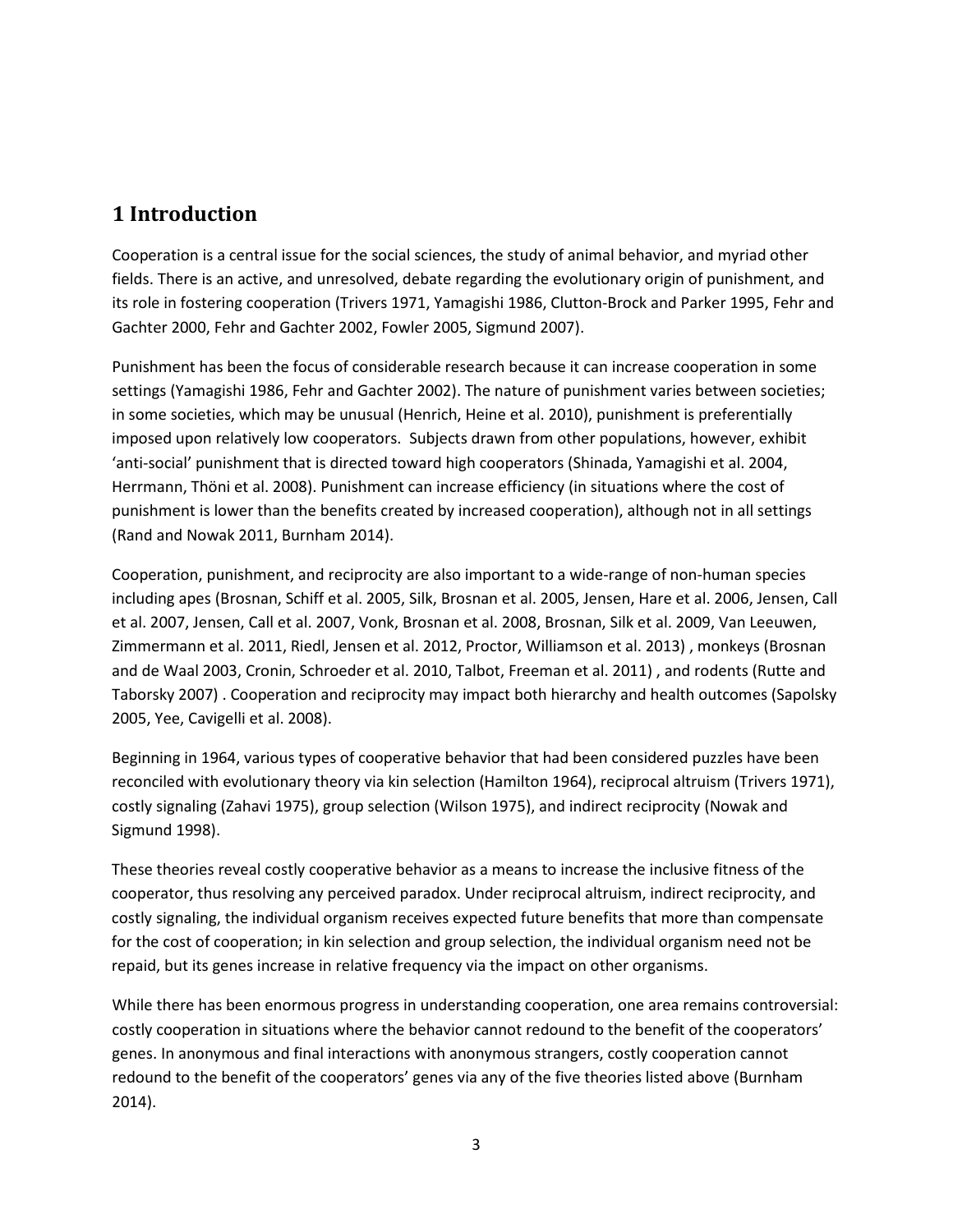- 1. If the players are not kin, then costly acts cannot redound to the benefit of genes in kin via kin selection.
- 2. If the players are not part of evolutionarily relevant groups, then costly acts cannot redound to the benefit of genes via group selection.
- 3. If there are no future interactions, then costly acts cannot be repaid via reciprocal altruism.
- 4. If no reputation can be formed, then costly acts cannot be repaid via indirect reciprocity.
- 5. If behavior is anonymous then costly acts cannot be repaid via signaling.

Thus, the remaining 'puzzle of cooperation' is the human propensity to cooperate even in final and anonymous interactions played among people who are neither kin nor members of evolutionarily relevant groups.

There are two main explanations for this 'puzzling' cooperation. The first is 'strong reciprocity', a form of group selection [\(Gintis 2000,](#page-17-9) [Fehr, Fischbacher et al. 2002\)](#page-17-10). Note that strong reciprocity is not standard group selection as the individuals in laboratory experiments are not part of evolutionarily relevant groups [\(Burnham and Johnson 2005\)](#page-16-6). Thus, strong reciprocity is a new aspect of human nature where the costly cooperative behavior is benefits anonymous, transitory strangers in laboratories [\(Burnham](#page-16-1)  [2014\)](#page-16-1).

Strong reciprocity is claimed to be a new, sixth explanation for costly cooperative behavior. If strong reciprocity exists it means that economics, biology, and other fields would have to be re-written from their axioms.

A number of scholars argue against the existence of 'strong reciprocity' [\(Price, Cosmides et al. 2002,](#page-18-6) Johnson, [Stopka et al. 2003,](#page-17-11) [Trivers 2004,](#page-19-7) [Burnham and Johnson 2005,](#page-16-6) [Binmore 2006,](#page-16-7) [Dreber, Rand et](#page-16-8)  [al. 2008,](#page-16-8) [West, Mouden et al. 2011,](#page-19-8) [Burton-Chellew and West 2013,](#page-16-9) [Kurzban and DeScioli 2013,](#page-18-7) [Krasnow, Delton et al. 2015\)](#page-18-8).

Although these critiques of strong reciprocity vary in their explanations, three common themes emerge. First, the documented costly behavior is real, at least in the laboratory. The experimental facts are not in dispute. Second, group selection is not the preferred explanation. Third, a mismatch between laboratory and non-laboratory settings may explain the inability to identify benefits to the costly cooperative behaviors anonymous and final interactions within transient groups of strangers. Behaviors that are, or were in ancestral settings, paid back outside the laboratory may appear puzzling inside the laboratory.

This study examines gender and punishment to increase our understanding of cooperation, and to help resolve the competing views on so-called 'strong reciprocity.'

The first motivation for this work is practical. To the extent that women and men behave differently, institutions designed to foster cooperation may need to be different depending on the gender composition of the group. For example, primary schools that only educate girls or boys might require different institutions to obtain the same goal. Beyond schools, there are a variety of settings with extreme gender distributions including the military, prisons, and some careers (e.g., pediatrics). When it comes to gender and cooperation, one approach might not work in all settings.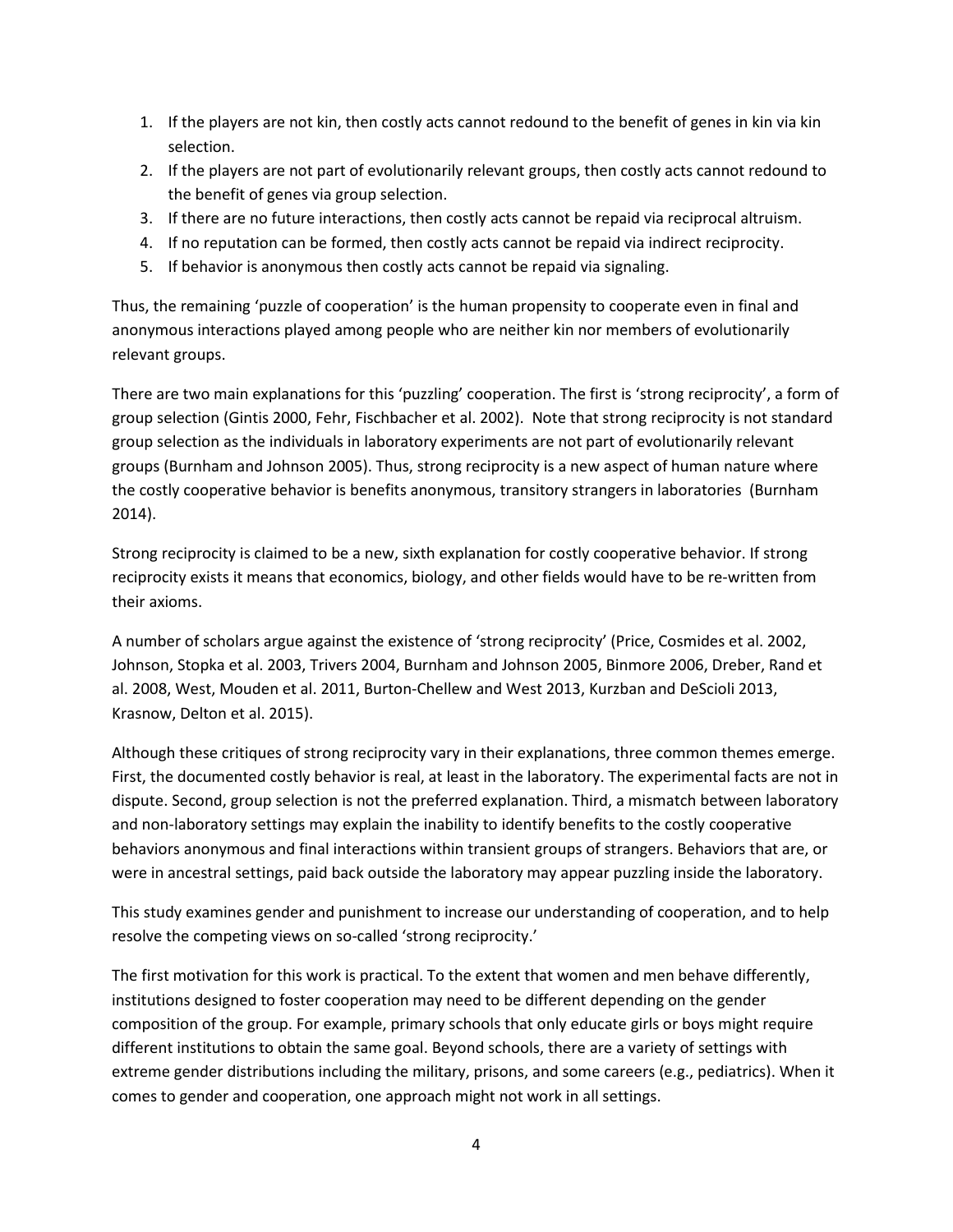The second motivation for this work is theoretical. Gender differences may inform the debate regarding the existence of strong reciprocity. According to strong reciprocity, punishment is altruistic. Thus, if we look at the characteristics of punishers, those characteristics should align with theories of altruism.

In contrast, the anti-strong reciprocity prediction is that punishment in laboratory settings is administered by people who would punish in non-laboratory settings, either modern or ancestral.

In support of this anti-strong reciprocity view, across many species, punishment is used by individuals for personal dominance, to discourage cheating, to discipline conspecifics, and to maintain cooperation [\(Clutton-Brock and Parker 1995,](#page-16-0) [Raihani, Thornton et al. 2012\)](#page-18-9). The punishers incur costs in the act of punishment, and reap future benefits that exceed the costs (in expectation). Punishing behavior is linked to dominance seeking behavior is a wide-variety of primates including humans [\(Mazur and Booth 1998,](#page-18-10) [Mazur 2015\)](#page-18-11). There is nothing altruistic about punishment and dominance-seeking in this view.

What is known about gender and cooperation? Existing studies reveal no clear relationship between gender and certain cooperative behaviors. In public goods games (without punishment), no 'systematic' difference is reported between men and women [\(Eckel and Grossman 2008\)](#page-17-12). Moreover, a review article reports no consistent relationship between cooperation and gender in prisoners' dilemma and social dilemma games [\(Croson and Gneezy 2009\)](#page-16-10).

Notwithstanding the published work, in contexts relevant to the debate over strong reciprocity, men may punish more than women for two reasons.

First, punishment may be viewed as similar to physical conflict (and outside the laboratory even monetary punishment may be counter-punished by physical violence). Men are argued to favor physical punishment of unfair behavior [\(Singer, Seymour et al. 2006\)](#page-19-9), and punishment is reported to vary between patriarchal and matriarchal societies [\(Asiedu and Ibanez 2014\)](#page-16-11).

Gender effects on rejection behavior in the ultimatum game are reported to vary based on the design in a way that is consistent with this hypothesis [\(Croson and Gneezy 2009\)](#page-16-10). In a face-to-face ultimatum game, women are reported to reject less than men [\(Eckel and Grossman 2001\)](#page-17-13). However, in a different study without direct visual contact, women are reported to reject more than men [\(Solnick 2001\)](#page-19-10). Presumably, there was no possibility of physical violence within either of these experiments, but face-toface interactions might include more cues to possible violence.

Second, women may care less about rank than men. If so, punishment may be a tool to advance in relative rank [\(Burnham 2015\)](#page-16-12). When given a choice, women choose a competitive tournament setting less than men [\(Niederle and Vesterlund 2007\)](#page-18-12), although in some cultures women behave more competitively than men [\(Gneezy, Leonard et al. 2008\)](#page-17-14). More broadly, men are reported to be less cooperative [\(Molina, Giménez-Nadal et al. 2013\)](#page-18-13), and less generous [\(Selten and Ockenfels 1998\)](#page-19-11). Both men and women reveal a preference for rank [\(Tran and Zeckhauser 2012\)](#page-19-12), and in a field experiment, women are less 'heedful' of rank than men [\(Barankay 2011\)](#page-16-13).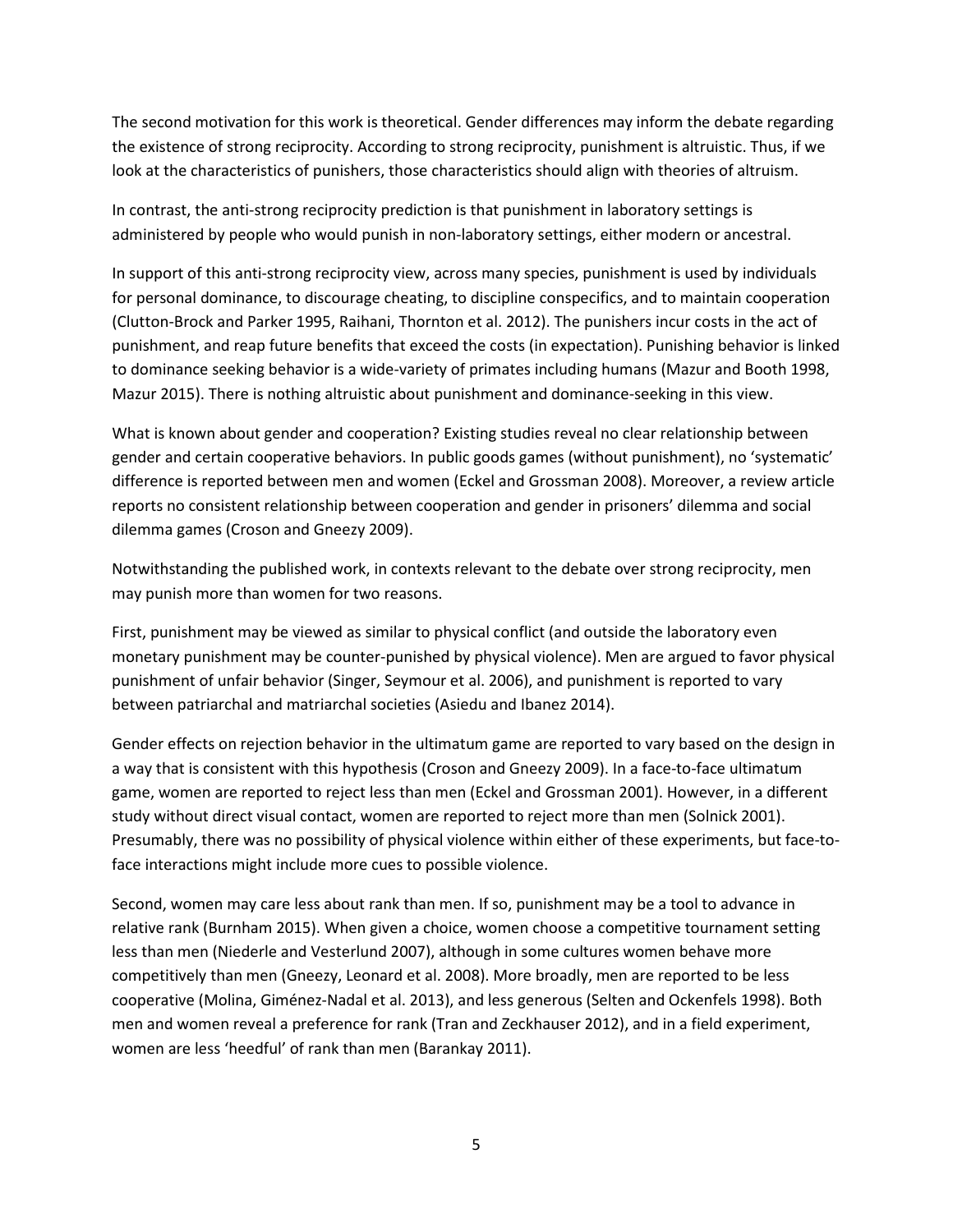With these motivations, this experiment examines gender differences in punishment in two repeated public goods games – one with explicit monetary incentives to obtaining high rank, and a second with such monetary incentives.

#### **2 Methods**

A total of 96 undergraduate students from Chapman University voluntarily participated in the experiments. Four experimental sessions with 24 subjects each were conducted. Each session had equal numbers of men and women for a total of 48 women and 48 men.

All the public goods games in this experiment use high-powered punishment that inflicts 50 units of monetary punishment for each 1 unit of cost to the punishment (50:1 hereafter). 50:1 may be more representative of non-laboratory payoffs both in industrialized and ancestral settings [\(Wiessner 2005,](#page-19-13) [Burnham 2015\)](#page-16-12).

Subjects in each session played a repeated public goods game with punishment and a second public goods game identical to the first except for the addition of explicit payoffs for relative performance [\(Burnham 2015\)](#page-16-12). The order of the treatments was counterbalanced between sessions so that half the subjects played the game with relative performance payoffs first.

In each repeated public goods game, the 24 subjects were allocated to six groups of four subjects. Groupings were structured in the manner of the 'perfect stranger' treatment of Fehr and Gächter (2002). The allocation of subjects to the groups ensured that, within a given treatment, no subject ever met the same person more than once. In each round, subjects were identified with a transient identifier to ensure no reputations could be formed. At the end of each period, subjects were informed about their own decisions, the decisions of the other group members, and their payoff in current period.

Subjects were given written instructions that explained the structure of the game, the composition of groups in each period, the inability to form reputations because of anonymity. After the instructions, and before the experiment, subjects were given a test of knowledge on several hypothetical examples. In order to participate, each subject was required to get all the payoff examples correct. All experimental decisions were made on a computer screen using z-tree software.

The subjects sat in four rows with six individuals per row. All decisions were made via computers, and each subject had her or his own computer. 3-sided opaque screens separated each computer and subject. Subjects were instructed not to look at anyone else's screen and not to speak to each other.

Subjects each received \$7 in advance for participation, and were paid according to behavior in the game. In each round, each player was given 20 Experimental Currency Units (ECU) to allocate between a public and a private account. ECUs in the private account remained with the player, while those allocated to the group account were multiplied by 1.6 and divided equally among 4 players in a group. ECUs were converted to cash at a rate of 100 tokens to \$1. Subjects were paid in cash and privately at the end of the session.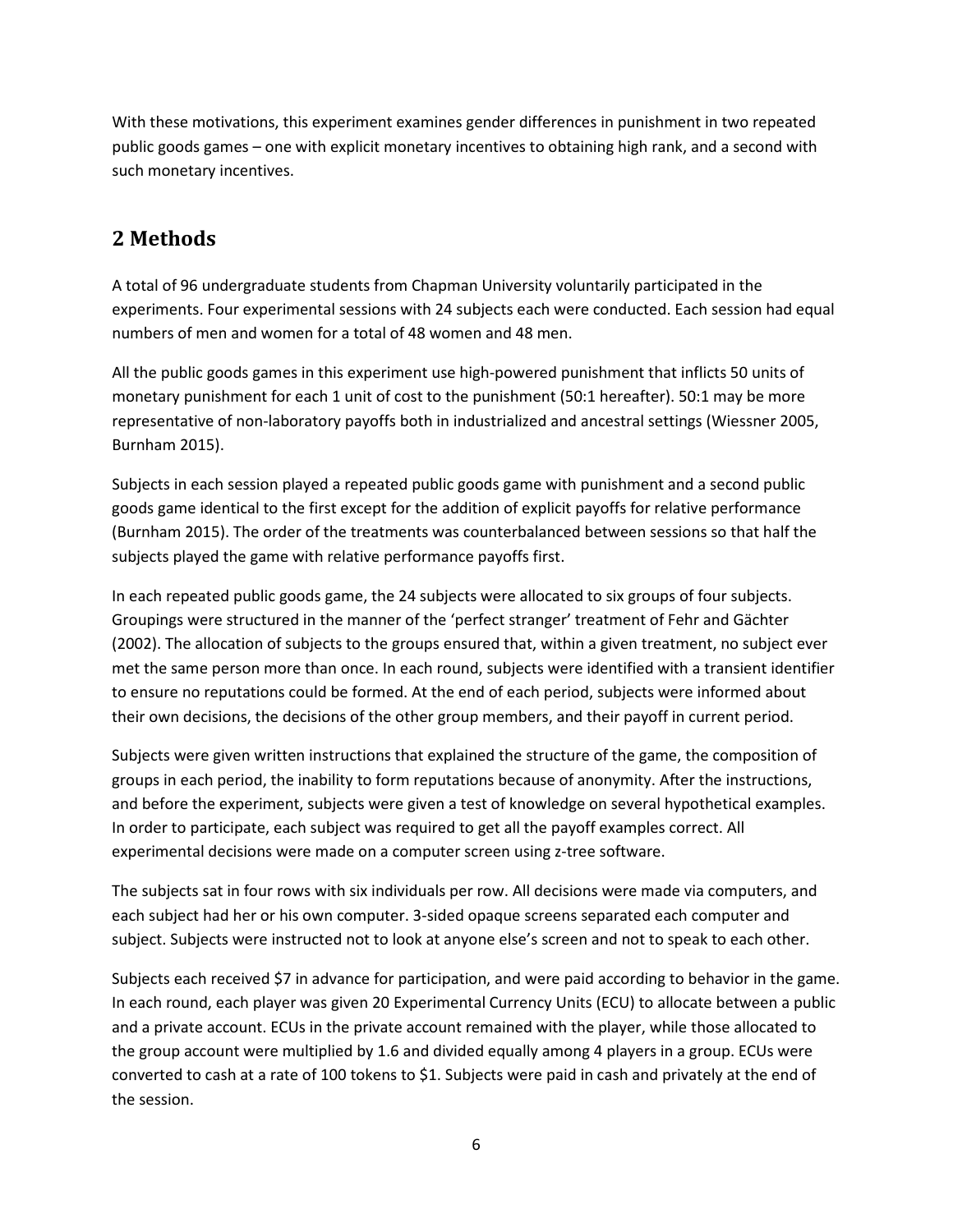The punishment phase came after each round of the public good. Group members were identified by a transient number, and by their contribution to the public good. Each player could allocate up to 10 units of punishment to each of the 3 other group members. A unit of punishment cost the punisher 1 ECU and reduced the punished player's payoff by 50 ECU.

As noted above, each subject played two repeated public goods games with punishment. One of these two games including monetary payoffs based on relative performance that pay high-ranking subjects a bonus, and impose a penalty on low-ranking subjects. The total, and average, of the rank-based, extra payments was zero [\(Burnham 2015\)](#page-16-12).

The specific relative performance payoffs were determined as follows. At the end of the 6-period repeated public goods game with punishment, the 24 subjects in the session were ranked from  $1<sup>st</sup>$  to 24<sup>th</sup>. 1<sup>st</sup> place was given a bonus of 550 ECUs. 2nd place earned 500 ECU's. Payoffs decreased by 50 per place except that rank of 12 and rank of 13 each earned 0 ECUs.

The 50:1 punishment technology allows for large negative payouts. The maximum punishment possible in a round is 30 points (10 units of punishment from each of the 3 other players in the group), which would result in a loss of 1,500 ECU. Players with negative balances would no longer suffer the costs of punishment, and might behavior differently. Accordingly, two changes were made. First, endowments were large relative to the public goods game payoffs; endowments in three sessions were 2000 ECU and in one session the endowment was 1500 ECU. Second, the game would be stopped if any player's cumulative balance turned negative.

Subjects were recruited by email via Chapman University's Economics Science Institute (ESI) email list. Subjects were restricted to not having participated in previous ESI public goods experiments. All sessions were conducted in May 2012, beginning at the same time (4pm) on a Tuesday, Wednesday, or Thursday.

No deception was used in the experiment.

#### **3 Results**

#### **3.1. Contributions**

Both women and men contribute almost maximally to the public good, and there is no statistically significant difference between women and men in either treatment (table 1, figure 1).

In the 'standard' public goods game women contribute an average of 17.03/20 per round versus 17.98/20 for men. In the public goods game with rank-based payoffs, women contribute an average of 18.0/20 versus 18.64/20 for men. These differences are not statistically significant.

|                | PG.   | PG w/rank |
|----------------|-------|-----------|
| Women          | 17.03 | 18.00     |
| Men            | 17.98 | 18.64     |
| std-err, women | 0.42  | 0.42      |
| Std-err, men   | 0.39  | 0.47      |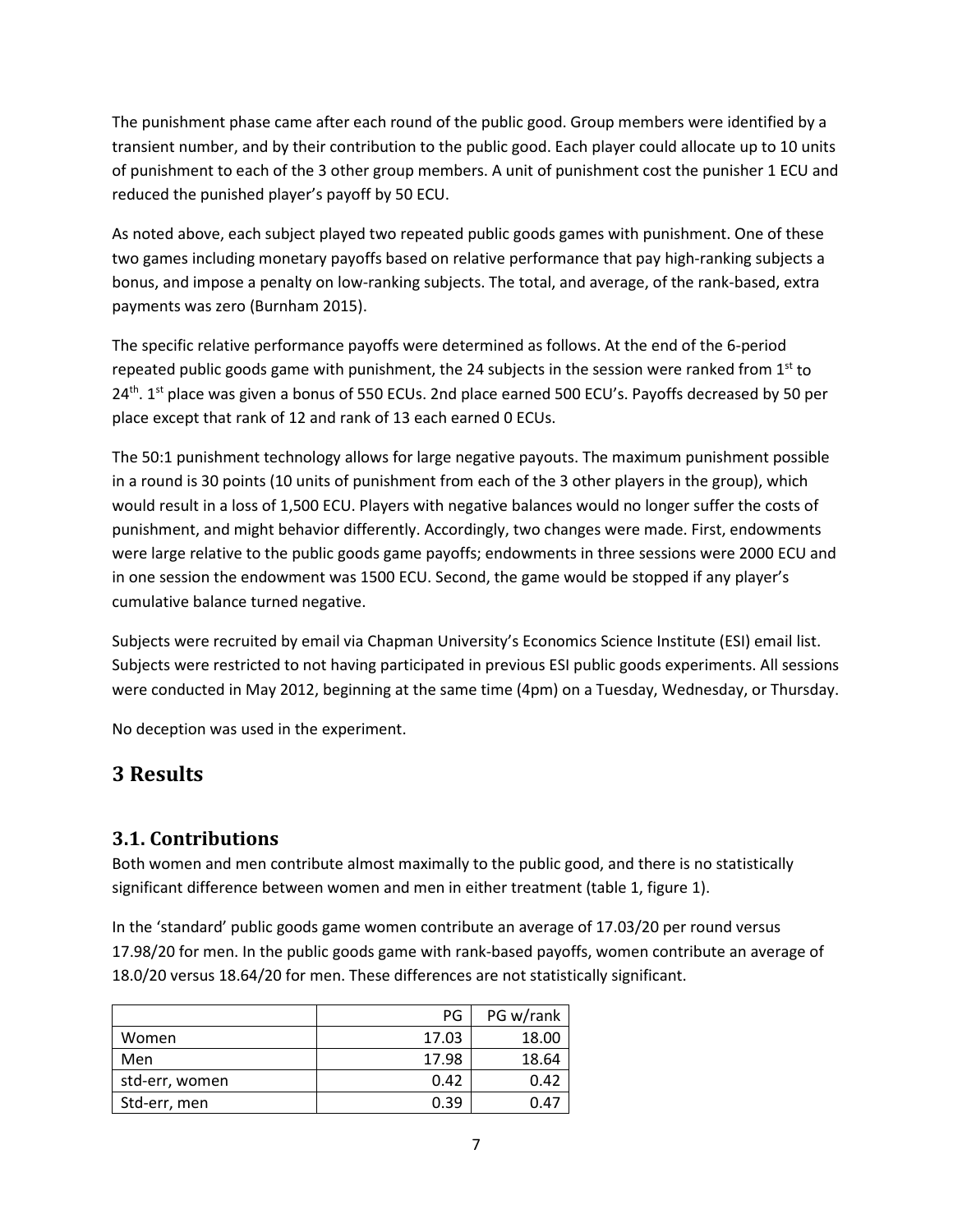| p-value (2-tailed) |          |  |
|--------------------|----------|--|
| _ _<br>.<br>.      | .<br>. . |  |

Table 1: Contributions to the public good by treatment and gender



Figure 1: Contributions to the public good by treatment and gender

#### 3.2 Punishment

There is no statistically significant difference in punishment by men and women in the 'standard' public goods game. Women administer 1.76 units punishment per round out of a maximum possible punishment of 30 units (10 units administered to each of the three other players in the group) while men administered an average of 2.46 punishment units.

In contrast, in the presence of rank-based payoffs, men administer more than twice as much punishment. Women administer an average of 4.34 units punishment per round out of a maximum possible punishment of 30 units (10 units administered to each of the three other players in the group) while men administer an average of 8.74 punishment units per round. This difference is significant at the p < 0.01 level.

|       | PG   | *PG<br>w/rank |
|-------|------|---------------|
| Women | 1.76 | 4.34          |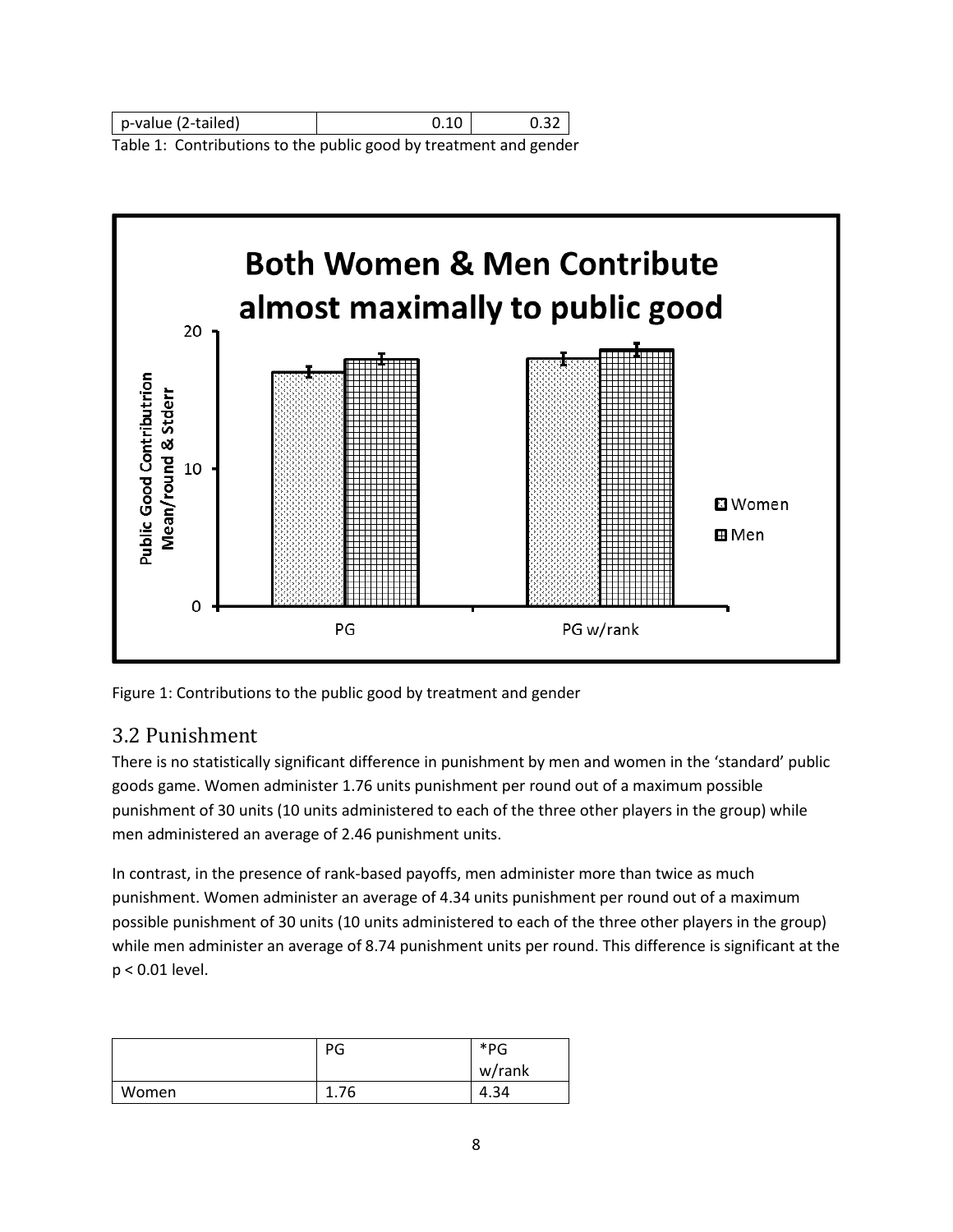| Men                | 2.46 | 8.74 |
|--------------------|------|------|
| std-err, women     | 0.42 | 0.68 |
| Std-err, men       | 0.50 | 1.12 |
| p-value (2-tailed) | 0.29 | 0.00 |
|                    |      |      |

Table 2: Punishment administered by treatment and gender



Figure 2: Punishment administered by treatment and gender

#### 3.3 Rank

At the end of each public goods game, the 24 subjects are ranked from 23 to 0 based on earning in that PG game. A ranking of 23 is the highest possible and means that the 23 other subjects ranked below this individual. This ranking system has a larger number equating to higher rank.

There is no statistically significant difference in rank for men and women in the standard public goods game. Women obtain an average rank of 11.04 while men obtain a statistically indistinguishable 11.96.

In the presence of rank-based payoffs, however, men obtain significantly higher rank than women. Women obtain an average rank of 10.04, almost 3 full places below the 12.96 obtained by men. This gender difference is significant that the p < 0.05 level.

This difference in rank of almost 3 slots between men and women is large. The maximum possible difference with 24 subjects, and equal numbers of women and men, is 12. So a difference in average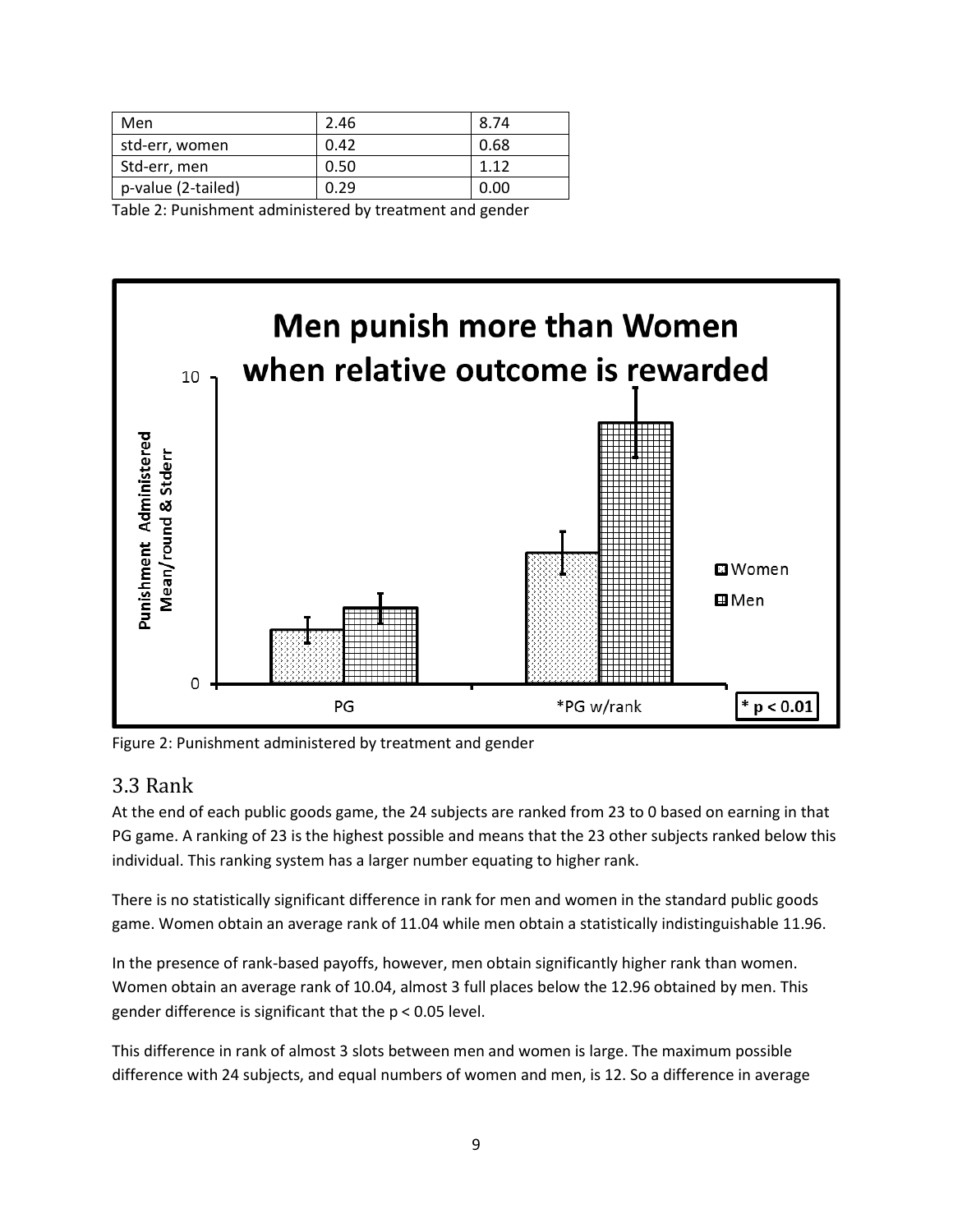rank of 3 is one quarter of the way between a completely gender neutral outcome and a complete sorting with men in all the highest ranks.

|                    | PG    | $*_{PG}$ |
|--------------------|-------|----------|
|                    |       | w/rank   |
| Women              | 11.04 | 10.04    |
| Men                | 11.96 | 12.96    |
| std-err, women     | 1.00  | 0.94     |
| Std-err, men       | 1.01  | 1.03     |
| p-value (2-tailed) | 0.52  | 0.04     |
|                    |       |          |

Table 3: Rank, scored by number of subjects below in the hierarchy



Figure 3: Rank, scored by number of subjects below in the hierarchy

#### **3.4 Costs imposed by male punishment**

Men punish more than women in the treatment with rank-based payoffs. Punishment imposes costs on both the punished and the punisher. Each unit of punishment decreases the group payoff by 51 ECU. With rank-based payoffs, men administer 4.4 more units of punishment per round than women. The cost of this extra punishment is 224.4 ECU, which is \$2.24/round per male subject. Moreover, it is possible that male punishment increases female punishment, thus the cost imposed by men on the group may be larger than \$2.24/round per male subject.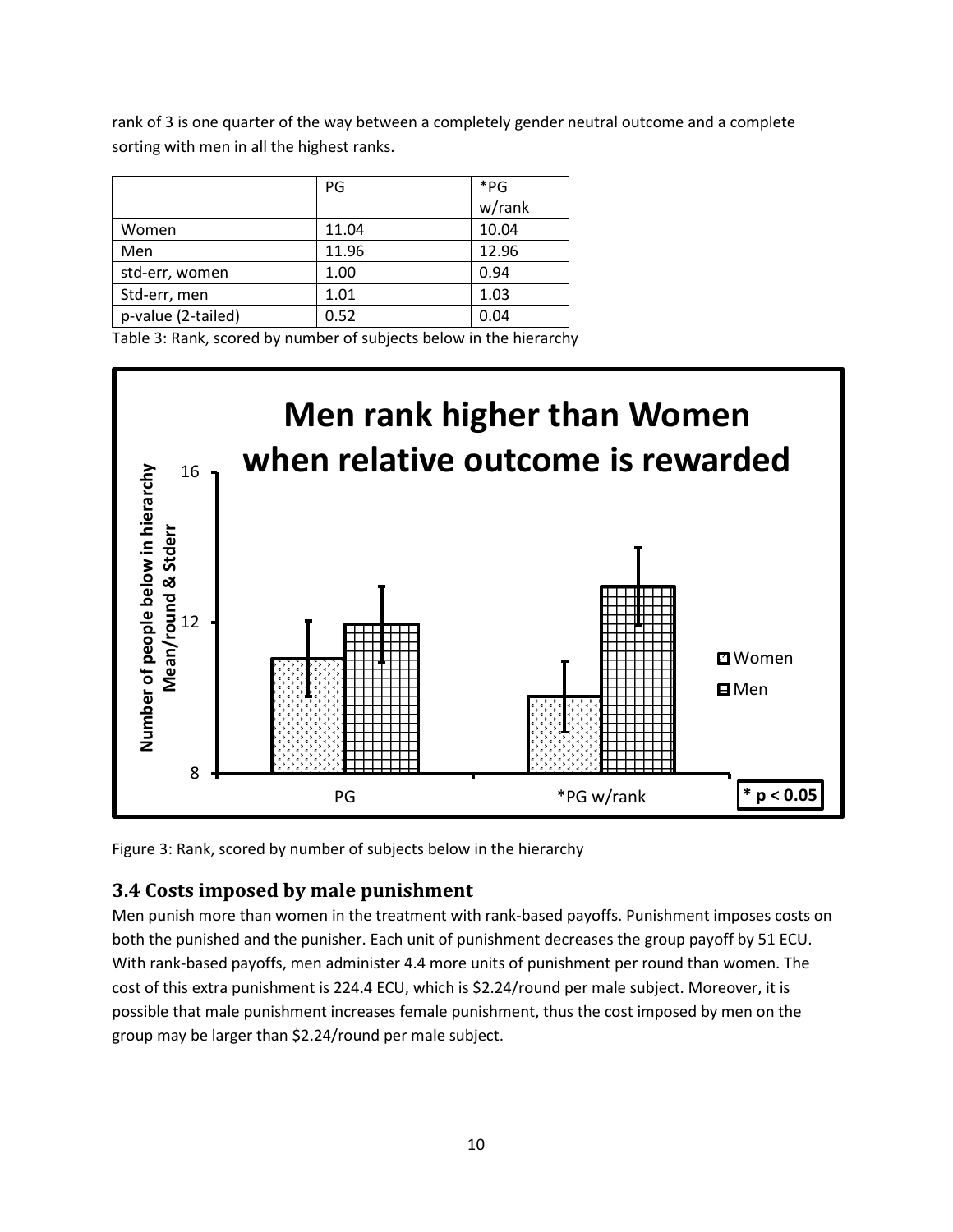#### **4 Discussion**

This study reports that men punish more than women in a public goods game with explicit rank payoffs. Men obtain higher rank in this setting and in doing so impose large costs on the others.

This result raises three questions. 1. Is there a robust gender difference in cooperative behavior? 2. What would gender differences in cooperation mean? 3. What other studies are suggested?

Question #1: Is there a robust gender difference in cooperative behavior?

This study reports that men punish at roughly twice the level of women in a situation that includes explicit rank-based payoffs. The result of higher punishment by men is that men obtain higher rank at the cost of women's rank, and the overall group's payoff.

How robust is this conclusion? The treatment where men punish more that women includes two aspects that differ from most prior laboratory experiments. First, the punishment technology uses high-power punishment. Specifically, this study uses 50:1 technology where a punisher suffers one unit of cost for every fifty units imposed on the punished individual. Second, the gender difference in punishment occurs in the presence of explicit rank-based incentives.

Are high-powered punishment and rank-based incentives common? Outside the laboratory, highpowered punishment and rank-based reward may be the norm [\(Burnham 2014,](#page-16-1) [Burnham 2015\)](#page-16-12). However, in laboratory experiments the most common environment uses lower-powered punishment (e.g. 3:1), and no explicit rank-based payoffs.

Thus, the first set of follow up experiments is to look for gender differences in public goods games with punishment that are more similar to the games commonly played in laboratories. Even if 3:1 punishment without rank-based payoffs is rare outside the laboratory, it is important to connect to the prior literature by running experiments with treatments more similar to the bulk of the prior studies.

This study uses a traditional US college subject pool. Because this set of subjects may be unusual, it would be informative to run similar experiments with subjects drawn from other sorts of subject pools. In particular, it would be interesting to examine gender differences with subjects drawn from populations that exhibit high levels of anti-social punishment. Would the people who administer antisocial punishment being even more extreme with high-powered punishment and with incentives to punish?

It would be interesting to look at situations that allow for counter-punishment. In the current study, individuals can move up in rank by punishing others. With counter-punishment, there would be a way to discipline this rank-seeking punishment. Furthermore, one could examine counter-punish specifically in societies that exhibit anti-social punishment.

Another set of studies would alter the gender ratio of the groups. In this study, every group of 24 subjects was 50% women and 50% men. The identity and gender of the counterparts was not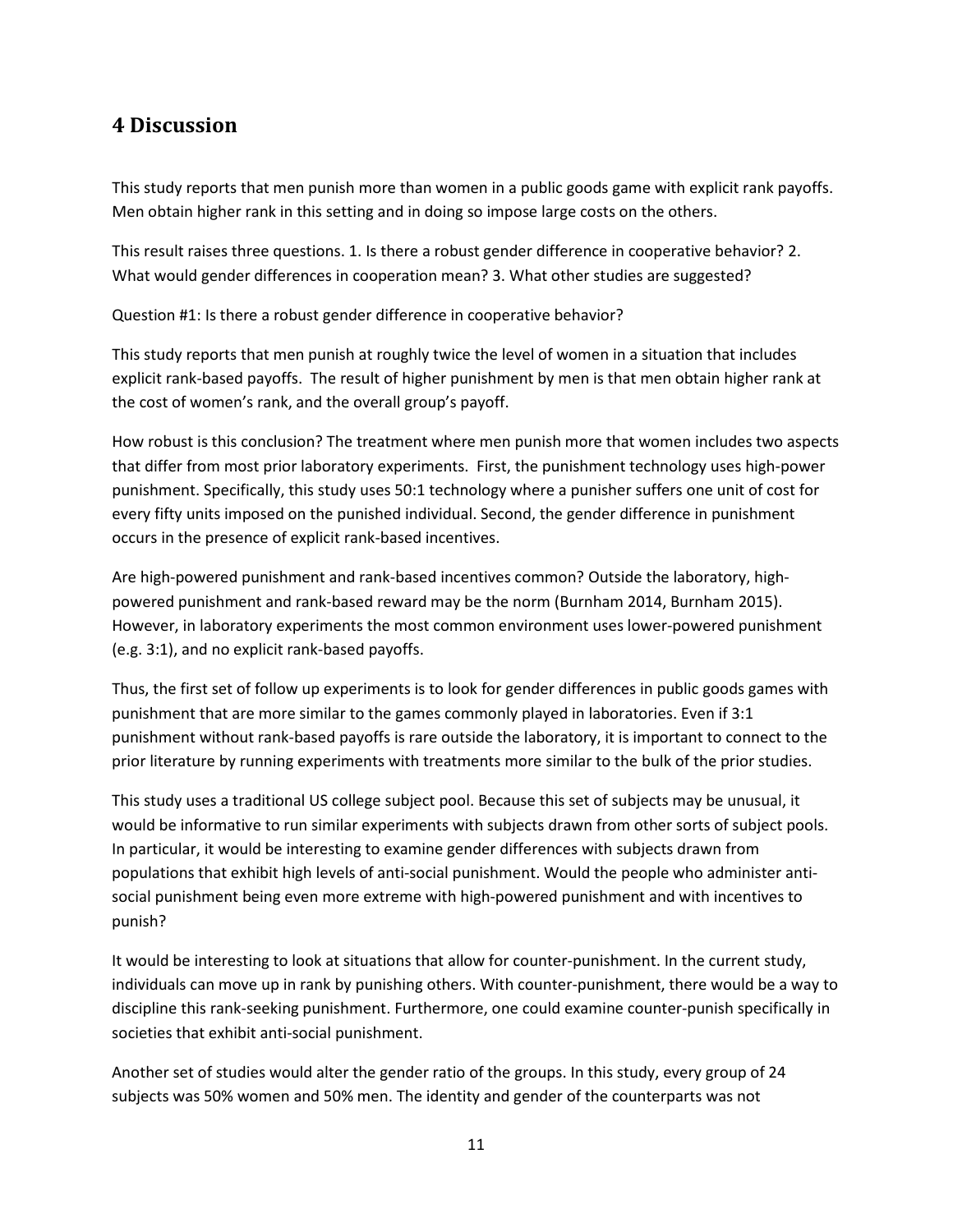mentioned to the subjects, but the subjects could see each other, at least in the waiting area before the experiment began. Thus, it is reasonable to expect that the subjects knew the overall group had many men and many women. It would be interesting to look at the relationship between gender composition and behavior.

If people respond to being punished by punishing more in subsequent rounds, and men punish more than women in some settings, perhaps women would punish even less in an all-women setting, and perhaps men would punish even more in an all-men group. If some gender composition effects exist, is there some threshold effect where a few bad apples (e.g., men) spoil the group?

#### Question 2: What would gender differences in cooperation mean?

There were two motivations for studying gender. The practical motivation is to enhance design of institutions and incentives to promote cooperation. If women and men cooperate differently, then we may need to tailor our cooperative solutions based on gender identity. The idea of gender differences in cooperative system design is analogous to the effort in medicine to tailor therapy based on gender [\(Geer and Shen 2009,](#page-17-15) [Oertelt-Prigione and Regitz-Zagrosek 2011,](#page-18-14) [Maric-Bilkan and Manigrasso 2012\)](#page-18-15).

The theoretical motivation for this study is to evaluate the claim that strong reciprocity exists in humans. The results of this study may favor the anti-strong reciprocity view, but this conclusion is far from definitive. As far as can be discerned by reading the literature, the proponents of strong reciprocity do make any prediction regarding who will administer the altruistic punishment.

#### Question 3: What other types of studies are suggested?

Our understanding of cooperation could be improved by examining the relationship between cooperative behavior and any well-reasoned aspect of genotype and phenotype. Some obvious candidates include the 'central six' of cognitive ability, openness, conscientiousness, extraversion, agreeableness, and neuroticism. Any physical characteristic can be studied including height, weight, body-mass, fluctuating asymmetry, beauty, 2D-4D ratio, and hormone levels. Within genotype, a wide range of markers is available for study.

To date, little is known about the sources of individual variation in cooperative behaviors [\(Camerer](#page-16-14)  [2003\)](#page-16-14). A study of ultimatum game rejections, using monozygotic and polyzygotic twins as experimental subjects, reports over 40% of behavior is explained by genetic effects [\(Wallace, Cesarini et al. 2007\)](#page-19-14). Ultimatum game rejections are positively correlated with baseline activation in the right prefrontal cortex [\(Knoch, Gianotti et al. 2010\)](#page-17-16).

One class of study is to correlate cooperative behavior to aspect of genotype or phenotype as has been done for testosterone and the ultimatum game [\(Burnham 2007\)](#page-16-15). An alternative approach is to examine causation by creating control and test groups that differ in some exogenous factor. One could, for example, administer oxytocin in a controlled experiment as has been done for the trust game and the ultimatum game [\(Zak, Kurzban et al. 2005,](#page-20-4) [Zak, Kurzban et al. 2009\)](#page-20-5).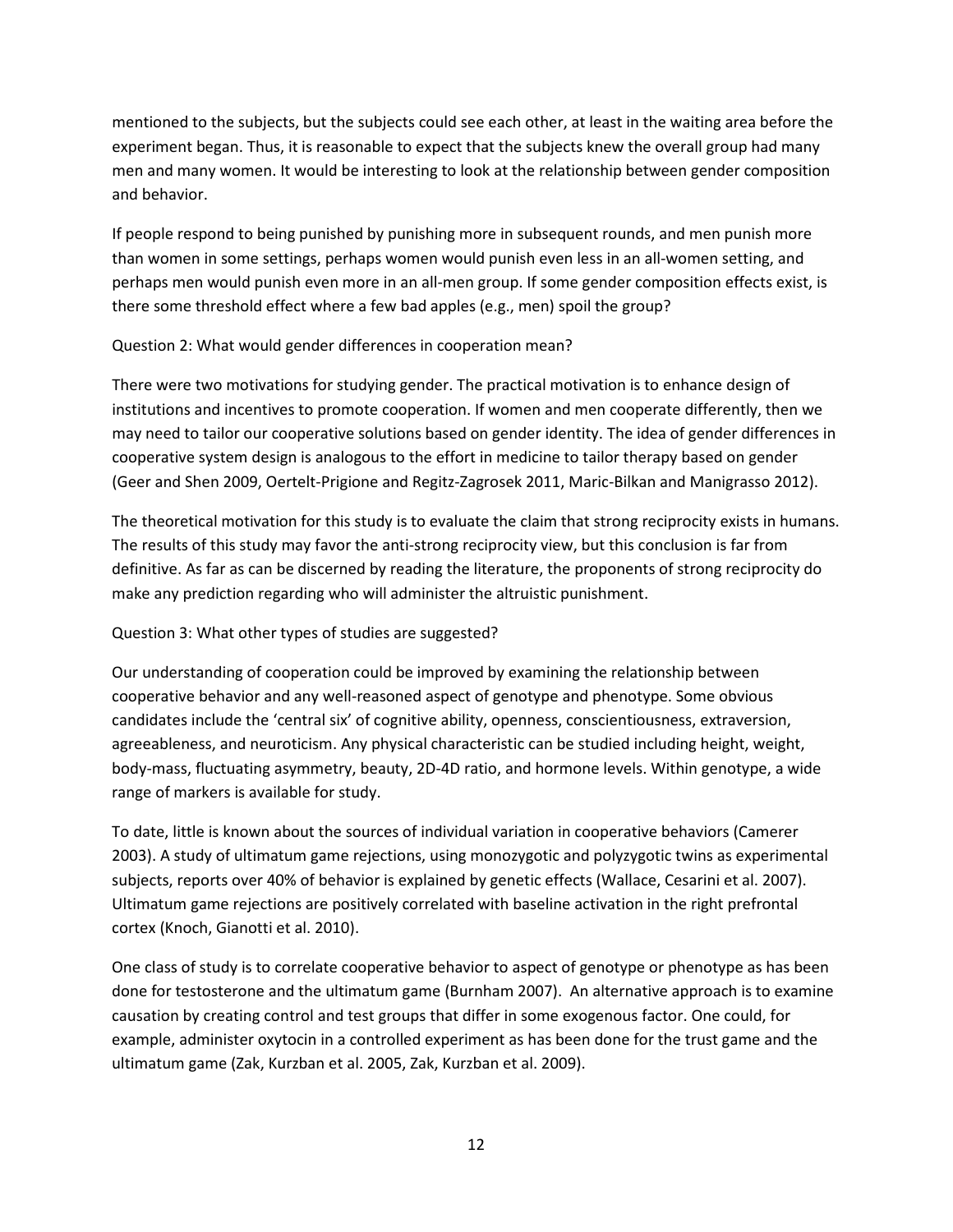Another approach would be to manipulate the information that the participants receive. To elaborate one of myriad possibilities, participants could be shown images of counterparts where the images have been altered, for example, along a dimension of beauty, size, age, or femininity. Such designs reveal information about the functioning of cooperative mechanisms. Performing such experiments requires expertise in both cooperation and the relevant field (e.g., age effects).

In summary, the modern approach to altruism and cooperation dates back at least to W.D. Hamilton's seminal 1964 papers. This paper seeks to improve our understanding of cooperation by examining gender differences. Further studies on gender and other sources of individual variation can help resolve two of the most important issues in cooperation.

First, one size may not fit all; thus, we need to know more about who cooperates, and in what way, in order to produce desired outcomes. Second, did the mechanisms that modulate cooperation arise by selfless group selection as argued by the proponents of strong reciprocity? Answering this question has obvious theoretical ramifications, and is also practical as understanding selective pressures allows for better hypotheses.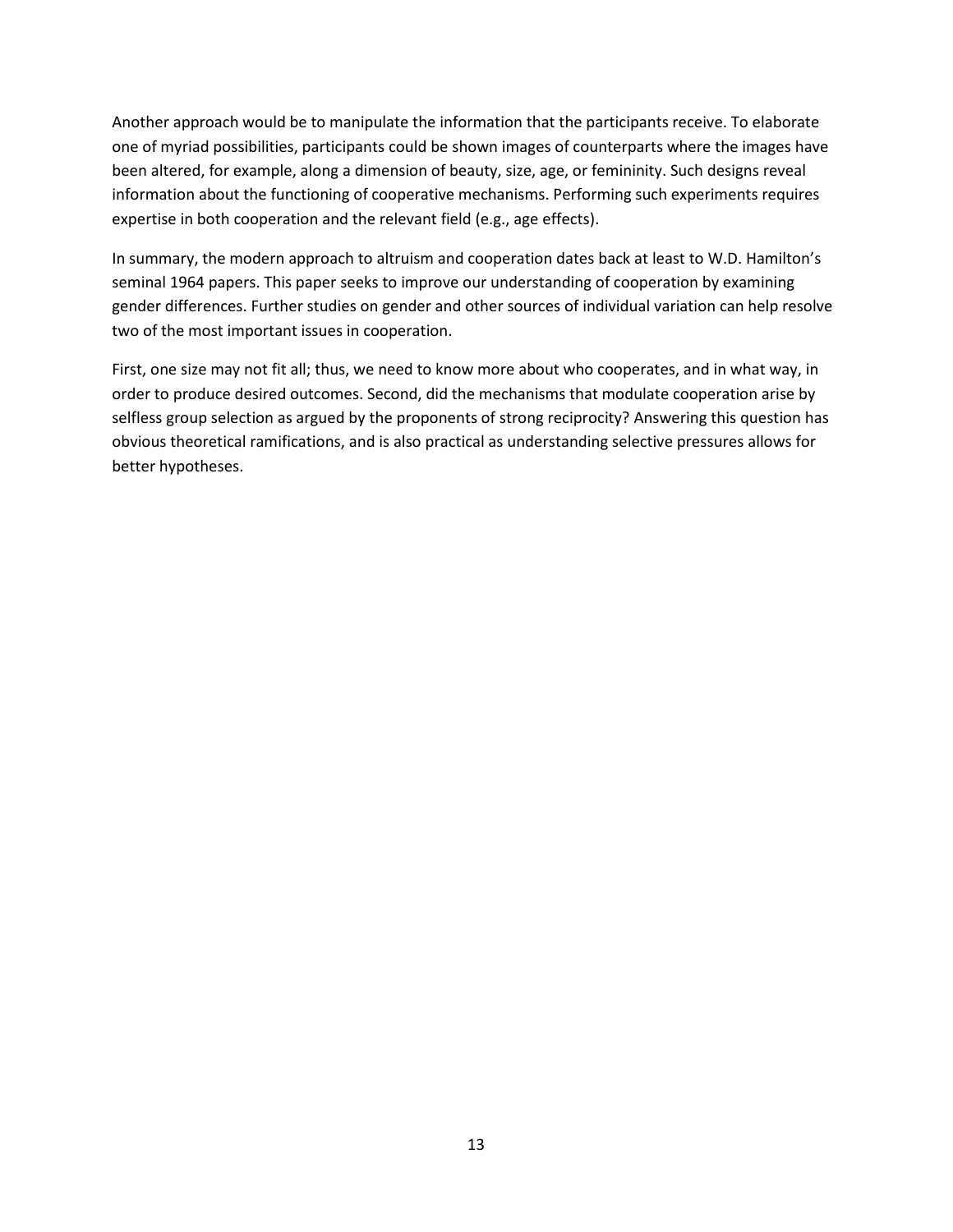#### Acknowledgments

Helpful comments on experimental design were provided by Dominic Johnson, Robert Kurzban, Nikos Nikiforakis, and Toshio Yamagishi. The z-tree code and the experimental instructions for this experiment were modified versions of those received from Nikos Nikiforakis and Hans-Theo Normann from their 2008 paper 'A Comparative Statics Analysis of Punishment in Public-Good Experiments'. Dominic Donato wrote the new z-tree code, and ran the software during the experiments. The experiments were run in Chapman University's ESI laboratory, under the guidance of Jennifer Cunningham and Jennifer Brady. The final experimental design and manuscript text remains the responsibility of the author.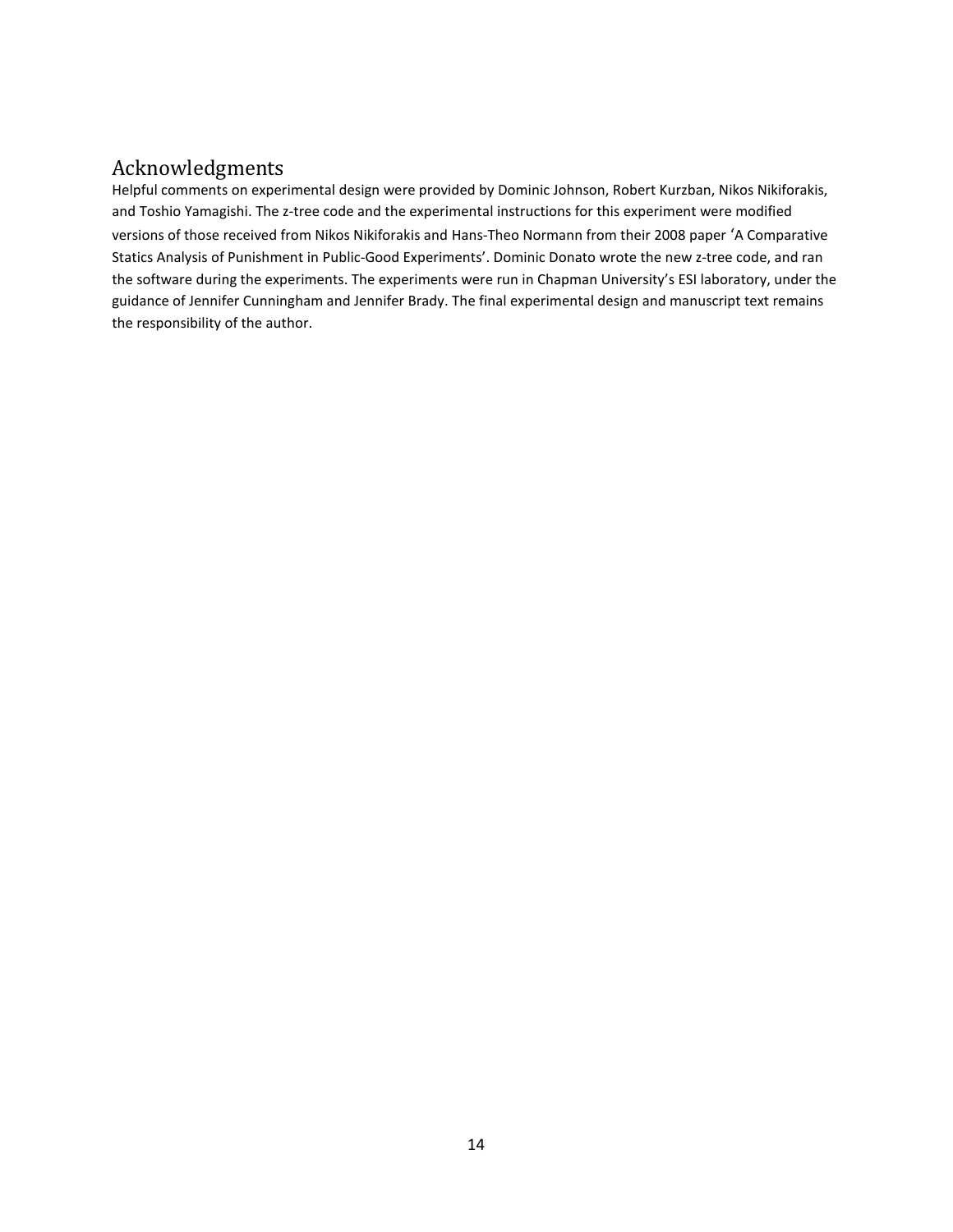### **5 Literature Cited**

<span id="page-16-11"></span>Asiedu, E. and M. Ibanez (2014). The weaker sex? Gender differences in punishment across matrilineal and patriarchal socienties, GlobalFood Discussion Papers.

<span id="page-16-13"></span>Barankay, I. (2011). "Gender differences in productivity responses to performance rankings: Evidence from a randomized workplace experiment." Unpublished working paper, The Wharton School.

<span id="page-16-7"></span>Binmore, K. (2006). "Why do People Cooperate." Politics, Philosophy and Economics **5**(1): 81-96.

<span id="page-16-4"></span>Brosnan, S. F. and F. B. M. de Waal (2003). "Monkeys reject unequal pay." Nature **425**(18 September): 297-299.

<span id="page-16-2"></span>Brosnan, S. F., H. C. Schiff and F. B. De Waal (2005). "Tolerance for inequity may increase with social closeness in chimpanzees." Proceedings of the Royal Society B: Biological Sciences **272**(1560): 253-258.

<span id="page-16-3"></span>Brosnan, S. F., J. B. Silk, J. Henrich, M. C. Mareno, S. P. Lambeth and S. J. Schapiro (2009). "Chimpanzees (Pan troglodytes) do not develop contingent reciprocity in an experimental task." Animal cognition **12**(4): 587-597. Burnham, T. C. (2007). "High-testosterone men reject low ultimatum game

<span id="page-16-15"></span>offers." Proceedings of the Royal Society (B) **274**: 2327–2330.

<span id="page-16-12"></span><span id="page-16-1"></span>Burnham, T. C. (2014). "Public goods with high-powered punishment: high cooperation and low efficiency." Journal of Bioeconomics **17**(2): 173-187. Burnham, T. C. (2015). "Public goods with punishment & payment for relative rank." SSRN **working paper # 2623763**: 1-17.

<span id="page-16-6"></span>Burnham, T. C. and D. Johnson (2005). "The Biological and Evolutionary Logic of Human Cooperation." Analyse & Kritik **27**: 113-135.

<span id="page-16-9"></span>Burton-Chellew, M. N. and S. A. West (2013). "Prosocial preferences do not explain human cooperation in public-goods games." Proceedings of the National Academy of Sciences **110**(1): 216-221.

<span id="page-16-14"></span>Camerer, C. (2003). Behavioral Game Theory: Experiments in Strategic Interaction. Princeton, Princeton University Press.

<span id="page-16-0"></span>Clutton-Brock, T. H. and G. A. Parker (1995). "Punishment in Animal Societies." Nature **373**: 209-216.

<span id="page-16-5"></span>Cronin, K. A., K. K. Schroeder and C. T. Snowdon (2010). "Prosocial behaviour emerges independent of reciprocity in cottontop tamarins." Proceedings of the Royal Society B: Biological Sciences **277**(1701): 3845-3851.

<span id="page-16-10"></span>Croson, R. and U. Gneezy (2009). "Gender differences in preferences." Journal of economic literature: 448-474.

<span id="page-16-8"></span>Dreber, A., D. Rand, D. Fudenberg and M. Nowak (2008). "Winners don't punish." Nature **452**(20 March 2008): 348-351.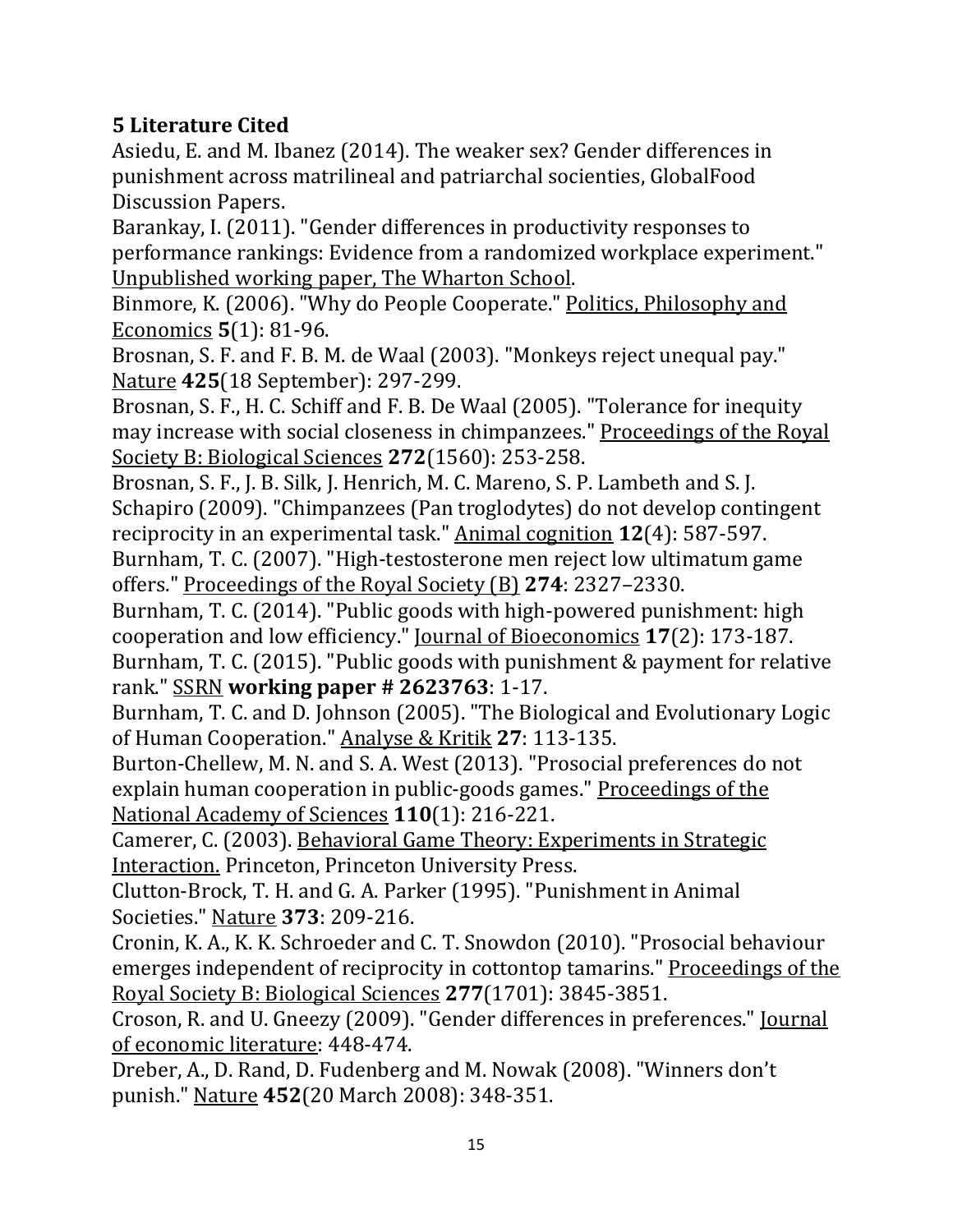<span id="page-17-13"></span>Eckel, C. C. and P. J. Grossman (2001). "Chivalry and solidarity in ultimatum games." Economic Inquiry **39**(2): 171-188.

<span id="page-17-12"></span>Eckel, C. C. and P. J. Grossman (2008). "Differences in the economic decisions of men and women: Experimental evidence." Handbook of experimental economics results **1**: 509-519.

<span id="page-17-10"></span><span id="page-17-0"></span>Fehr, E., U. Fischbacher and S. Gachter (2002). "Strong Reciprocity, Human Cooperation and the Enforcement of Social Norms." Human Nature **13**: 1-25. Fehr, E. and S. Gachter (2000). "Cooperation and Punishment in Public Goods Experiments." American Economic Review **90**: 980-994.

<span id="page-17-1"></span>Fehr, E. and S. Gachter (2002). "Altruistic Punishment in Humans." Nature **415**: 137-140.

<span id="page-17-2"></span>Fowler, J. H. (2005). "Altruistic punishment and the origin of cooperation." PNAS **102**(19): 7047-7049.

<span id="page-17-15"></span>Geer, E. B. and W. Shen (2009). "Gender differences in insulin resistance, body composition, and energy balance." Gender medicine **6**: 60-75.

<span id="page-17-9"></span>Gintis, H. (2000). "Strong Reciprocity and Human Sociality." Journal of Theoretical Biology **206**: 169-179.

<span id="page-17-14"></span>Gneezy, U., K. L. Leonard and J. A. List (2008). Gender differences in competition: Evidence from a matrilineal and a patriarchal society, National Bureau of Economic Research.

<span id="page-17-8"></span>Hamilton, W. D. (1964). "The Genetical Evolution of Social Behavior I and II." Journal of Theoretical Biology **7**(1): 1-16, 17-52.

<span id="page-17-3"></span>Henrich, J., S. J. Heine and A. Norenzayan (2010). "The Weirdest People in the World?" Behavioral and Brain Sciences **33**: 61-135.

<span id="page-17-4"></span>Herrmann, B., C. Thöni and S. Gächter (2008). "Antisocial Punishment Across Societies." Science **319**(5868): 1362-1367.

<span id="page-17-6"></span>Jensen, K., J. Call and M. Tomasello (2007). "Chimpanzees Are Rational in an Ultimatum Game." Science **318**(5 October): 107-109.

<span id="page-17-7"></span>Jensen, K., J. Call and M. Tomasello (2007). "Chimpanzees are vengeful but not spiteful." Proceedings of the National Academy of Sciences **104**(32): 13046- 13050.

<span id="page-17-5"></span>Jensen, K., B. Hare, J. Call and M. Tomasello (2006). "What's in it for me? Selfregard precludes altruism and spite in chimpanzees." Proceedings of the Royal Society B: Biological Sciences **273**(1589): 1013-1021.

<span id="page-17-11"></span>Johnson, D., P. Stopka and S. Knights (2003). "The Puzzle of Human Cooperation." Nature **421**(27 February): 911-912.

<span id="page-17-16"></span>Knoch, D., L. R. R. Gianotti, T. Baumgartner and E. Fehr (2010). "A Neural Marker of Costly Punishment Behavior." Psychological science.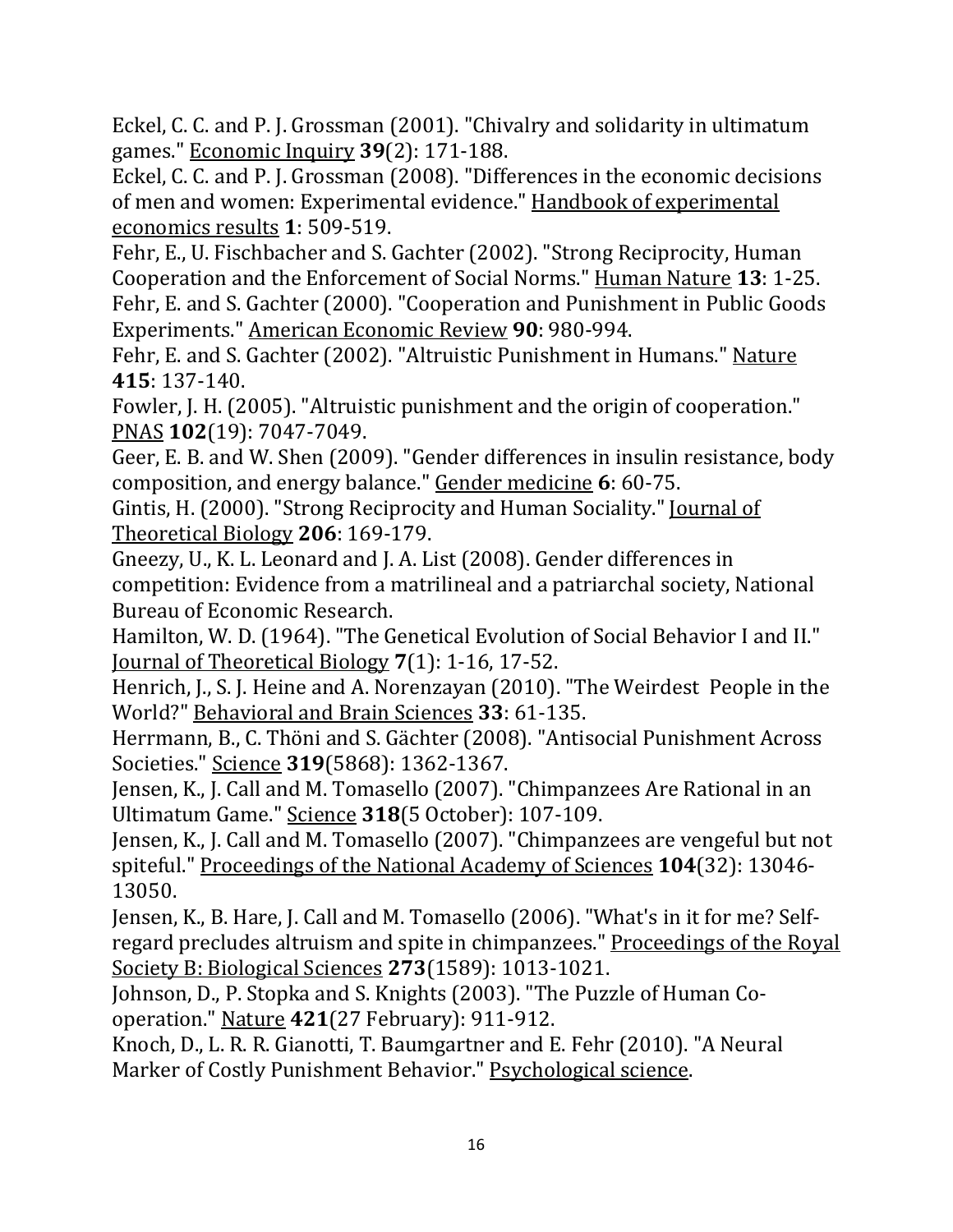<span id="page-18-8"></span>Krasnow, M. M., A. W. Delton, L. Cosmides and J. Tooby (2015). "Group Cooperation without Group Selection: Modest Punishment Can Recruit Much Cooperation."

<span id="page-18-7"></span>Kurzban, R. and P. DeScioli (2013). "Adaptationist punishment in humans." Journal of Bioeconomics: 1-11.

<span id="page-18-15"></span>Maric-Bilkan, C. and M. B. Manigrasso (2012). "Sex differences in hypertension: contribution of the renin–angiotensin system." Gender medicine **9**(4): 287-291.

<span id="page-18-11"></span>Mazur, A. (2015). A Biosocial Model of Status in Face-To-Face Groups. Evolutionary Perspectives on Social Psychology, Springer**:** 303-315.

<span id="page-18-10"></span>Mazur, A. and A. Booth (1998). "Testosterone and Dominance in Men." Behavioral and Brain Sciences **21**: 353-363.

<span id="page-18-13"></span>Molina, J. A., J. I. Giménez-Nadal, J. A. Cuesta, C. Gracia-Lazaro, Y. Moreno and A. Sanchez (2013). "Gender differences in cooperation: experimental evidence on high school students."

<span id="page-18-12"></span>Niederle, M. and L. Vesterlund (2007). "Do women shy away from competition? Do men compete too much? ." Quarterly Journal of Economics **122**(3).

<span id="page-18-5"></span>Nowak, M. and K. Sigmund (1998). "Evolution of Indirect reciprocity by image scoring." Nature **393**: 573-577.

<span id="page-18-14"></span>Oertelt-Prigione, S. and V. Regitz-Zagrosek (2011). Sex and gender aspects in clinical medicine, Springer Science & Business Media.

<span id="page-18-6"></span>Price, M., L. Cosmides and J. Tooby (2002). "Punitive Sentiment as an anti-free rider psychological device." Evolution and Human Behavior **23**: 203-231.

<span id="page-18-2"></span>Proctor, D., R. A. Williamson, F. B. M. de Waal and S. F. Brosnan (2013). "Chimpanzees play the ultimatum game." Proceedings of the National Academy of Sciences **110**(6): 2070-2075.

<span id="page-18-9"></span>Raihani, N. J., A. Thornton and R. Bshary (2012). "Punishment and cooperation in nature." Trends in Ecology & Evolution **27**(5): 288-295.

<span id="page-18-0"></span>Rand, D. G. and M. A. Nowak (2011). "The evolution of antisocial punishment in optional public goods games." Nature Communications **2**: 434.

<span id="page-18-1"></span>Riedl, K., K. Jensen, J. Call and M. Tomasello (2012). "No third-party punishment in chimpanzees." Proceedings of the National Academy of Sciences **109**(37): 14824-14829.

<span id="page-18-3"></span>Rutte, C. and M. Taborsky (2007). "Generalized reciprocity in rats." PLoS biology **5**(7): e196.

<span id="page-18-4"></span>Sapolsky, R. M. (2005). "The influence of social hierarchy on primate health." Science **308**(5722): 648-652.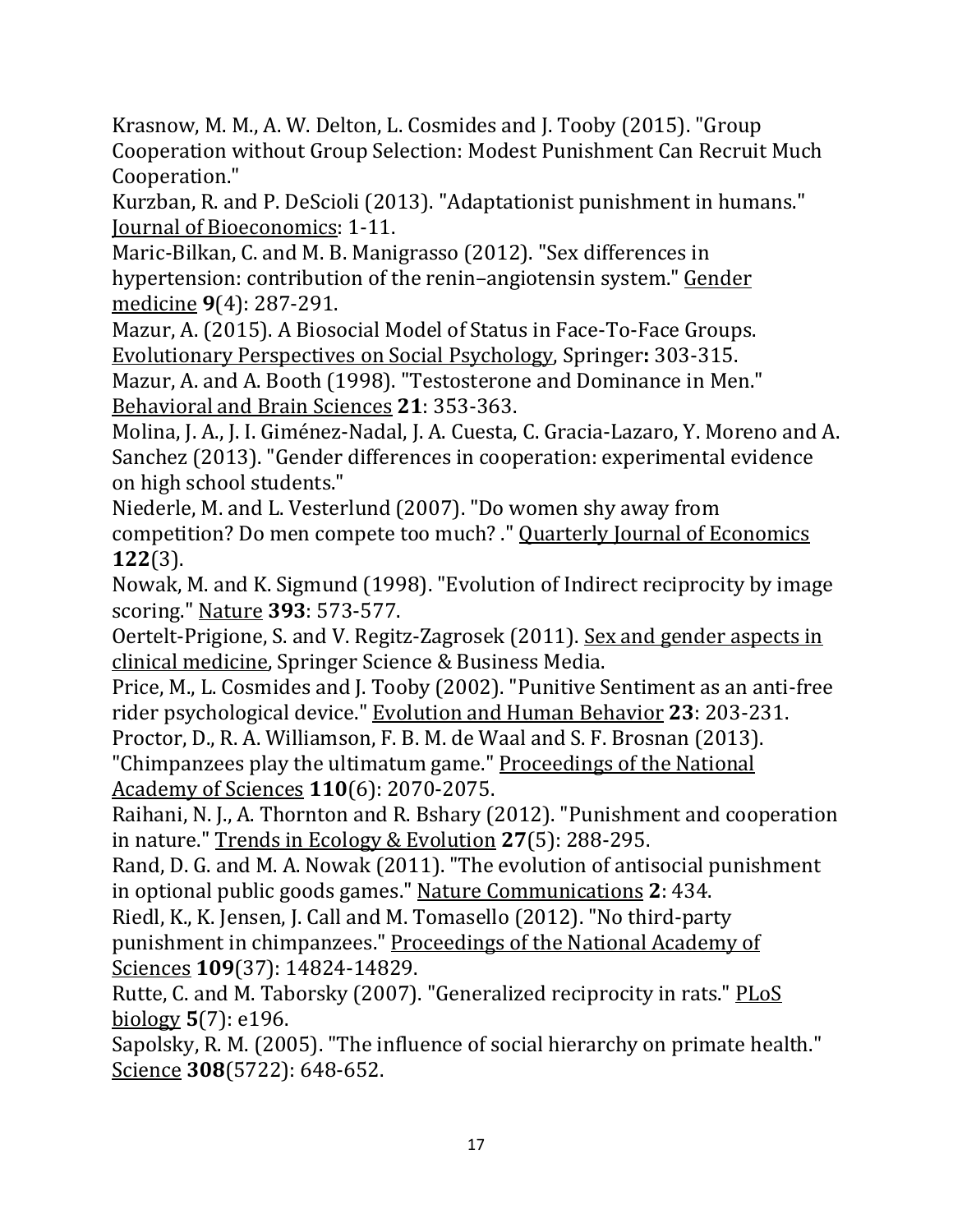<span id="page-19-11"></span>Selten, R. and A. Ockenfels (1998). "An experimental solidarity game." Journal of Economic Behavior & Organization **34**(4): 517-539.

<span id="page-19-2"></span>Shinada, M., T. Yamagishi and Y. Ohmura (2004). "False friends are worse than bitter enemies: "altruistic" punishment of in-group members." Evolution and Human Behavior **25**: 379-393.

<span id="page-19-1"></span>Sigmund, K. (2007). "Punish or perish? Retaliation and collaboration among humans." Trends in Ecology & Evolution **22**(11): 593-600.

<span id="page-19-3"></span>Silk, J. B., S. F. Brosnan, J. Vonk, J. Henrich, D. J. Povinelli, A. F. Richardson, S. P. Lambeth, J. Mascaro and S. J. Schapiro (2005). "Chimpanzees are indifferent to the welfare of other group members." Nature **435**: 1357-1359.

<span id="page-19-9"></span>Singer, T., B. Seymour, J. P. O'Doherty, K. E. Stephan, R. J. Dolan and C. D. Frith (2006). "Empathic neural responses are modulated by the perceived fairness of others." Nature **439**(7075): 466-469.

<span id="page-19-10"></span>Solnick, S. J. (2001). "Gender differences in the ultimatum game." Economic Inquiry **39**(2): 189-200.

<span id="page-19-6"></span>Talbot, C. F., H. D. Freeman, L. E. Williams and S. F. Brosnan (2011). "Squirrel monkeys' response to inequitable outcomes indicates a behavioural convergence within the primates." Biology letters **7**(5): 680-682.

<span id="page-19-12"></span>Tran, A. and R. Zeckhauser (2012). "Rank as an inherent incentive: Evidence from a field experiment." Journal of Public Economics **96**(9): 645-650.

<span id="page-19-0"></span>Trivers, R. L. (1971). "The Evolution of Reciprocal Altruism." Quarterly Review of Biology **46(1)**: 35-57.

<span id="page-19-7"></span>Trivers, R. L. (2004). "Mutual Benefit at All Levels of Life." Science **304**(14 May 2004): 964.

<span id="page-19-5"></span>Van Leeuwen, E. J., E. Zimmermann and M. D. Ross (2011). "Responding to inequities: Gorillas try to maintain their competitive advantage during play fights." Biology letters **7**(1): 39-42.

<span id="page-19-4"></span>Vonk, J., S. F. Brosnan, J. B. Silk, J. Henrich, A. S. Richardson, S. P. Lambeth, S. J. Schapiro and D. J. Povinelli (2008). "Chimpanzees do not take advantage of very low cost opportunities to deliver food to unrelated group members." Animal Behaviour **75**(5): 1757-1770.

<span id="page-19-14"></span>Wallace, B., D. Cesarini, P. Lichtenstein and M. Johannesson (2007). "Heritability of ultimatum game responder behavior." PNAS **104**(40): 15631- 15634.

<span id="page-19-8"></span>West, S. A., C. E. Mouden and A. Gardner (2011). "Sixteen common misconceptions about the evolution of cooperation in humans." Evolution and Human Behavior **32**: 231-262.

<span id="page-19-13"></span>Wiessner, P. (2005). "Norm enforcement among the Ju/'hoansi Bushmen." Human Nature **16**(2): 115-145.